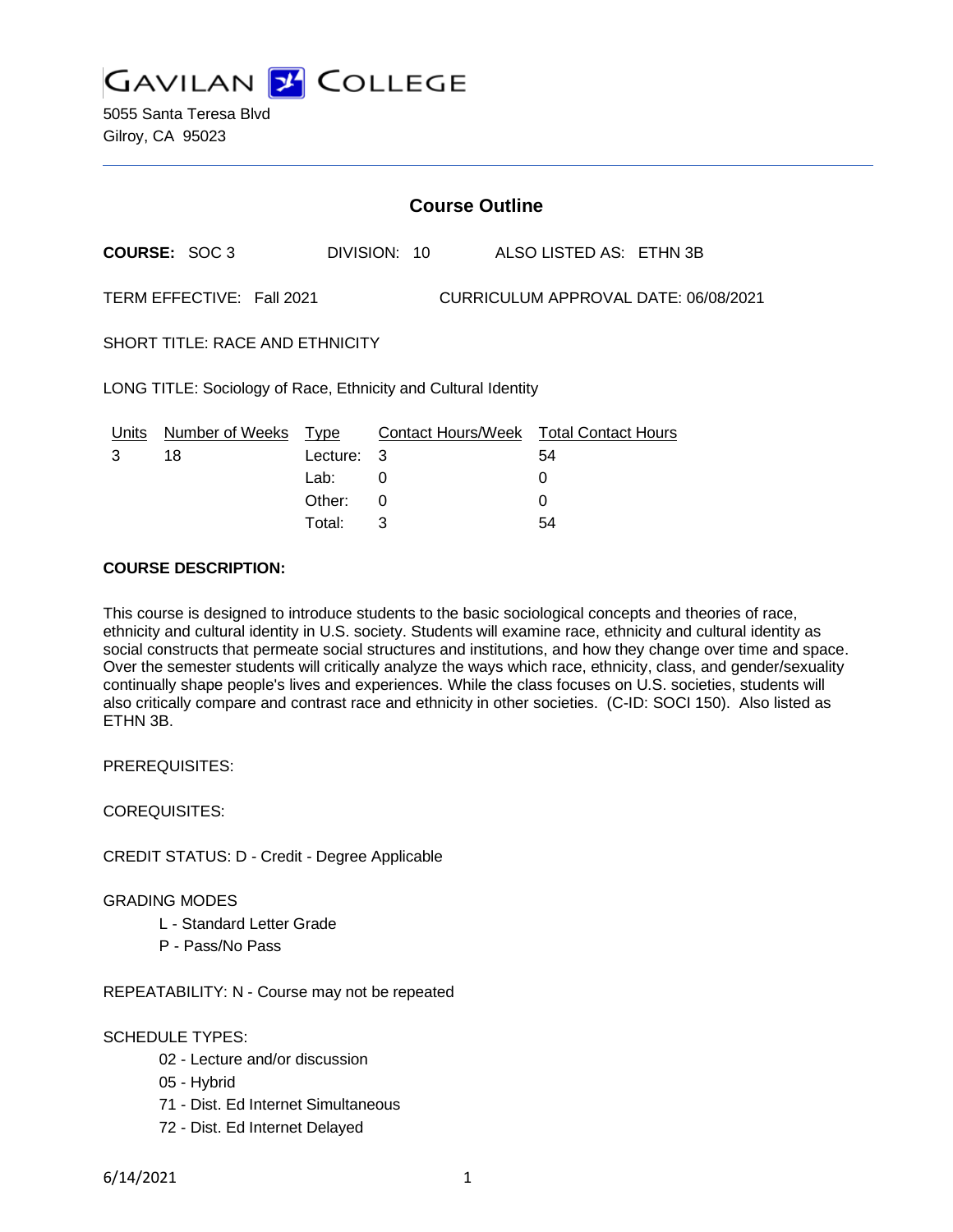# **STUDENT LEARNING OUTCOMES:**

By the end of this course, a student should:

1. Explain and evaluate various sociological theories on race and ethnicity.

2. Describe contemporary and past forms of racism, prejudice, and discrimination as well as sociological explanations for their causes and effects.

3. Describe and assess the history of relations among dominant and minority racial and immigrant groups in the United States.

4. Describe and evaluate the reasons for the prevailing social, economic, and political positions of the different racial and ethnic groups.

## **CONTENT, STUDENT PERFORMANCE OBJECTIVES, OUT-OF-CLASS ASSIGNMENTS**

Curriculum Approval Date: 06/08/2021

## **COURSE LEARNING OBJECTIVES**

By the end of this course, students will be able to:

1. Analyze and articulate concepts including, but not limited to, race and racism, racialization, ethnicity, equity, eurocentrism, white supremacy, self-determination, decolonization, imperialism, settler colonialism, and anti-racism as analyzed in Ethnic Studies traditions.

2. Critically analyze the intersection of race and racism as they relate to class, gender, sexuality, national origin, immigration status, and/or tribal citizenship in African American, Asian American, Latinx American communities, and/or Native American communities.

3. Explain and assess how struggle, resistance, racial and social justice, solidarity, and liberation, has been experienced, enacted, and studied by Native Americans, African Americans, Asian Americans and/or Latinx Americans and how they are relevant to current and structural issues, such as: housing policy, language policy, multiculturalism, and immigration reform.

4. Describe and actively engage with anti-racist and anti-colonial issues and the practices and movements in Native American, African American, Asian American and/or Latinx communities to build a just and equitable society.

5. Apply theory and knowledge produced by Native American, African American, Asian American, and/or Latina and Latino American communities to describe the social struggles and movements of those groups with an emphasis on activism and empowerment.

# **COURSE CONTENT**

Introduction to Race, Ethnicity, and Cultural Identity (4 hours)

• Define race, ethnicity, nationality, "subordinate Groups", Racial domination, eurocentrism, and white supremacy.

- Historical perceptions of race including scientific racism.
- Critically evaluate the biological conceptions of race
- Examine the social construction of race and race as a social reality.
- The Invention of Race (4 hours)
- Critically evaluate colonialism and its impact on contemporary race/ethnic relations
- Examine the creation of minority group status for African Americans, Mexican Americans, Asian Americans, and Native Americans

• Examine the role of Colonization, Settler Colonialism, The Spanish and English Conquests, the Atlantic slave trade, Chattel Slavery, Emancipation, Jim Crow Era, Manifest Destiny, and Imperialism.

• Evaluate gendered differences in the development of ideologies of race.

Prejudice, Discrimination, and Racism (6 hours)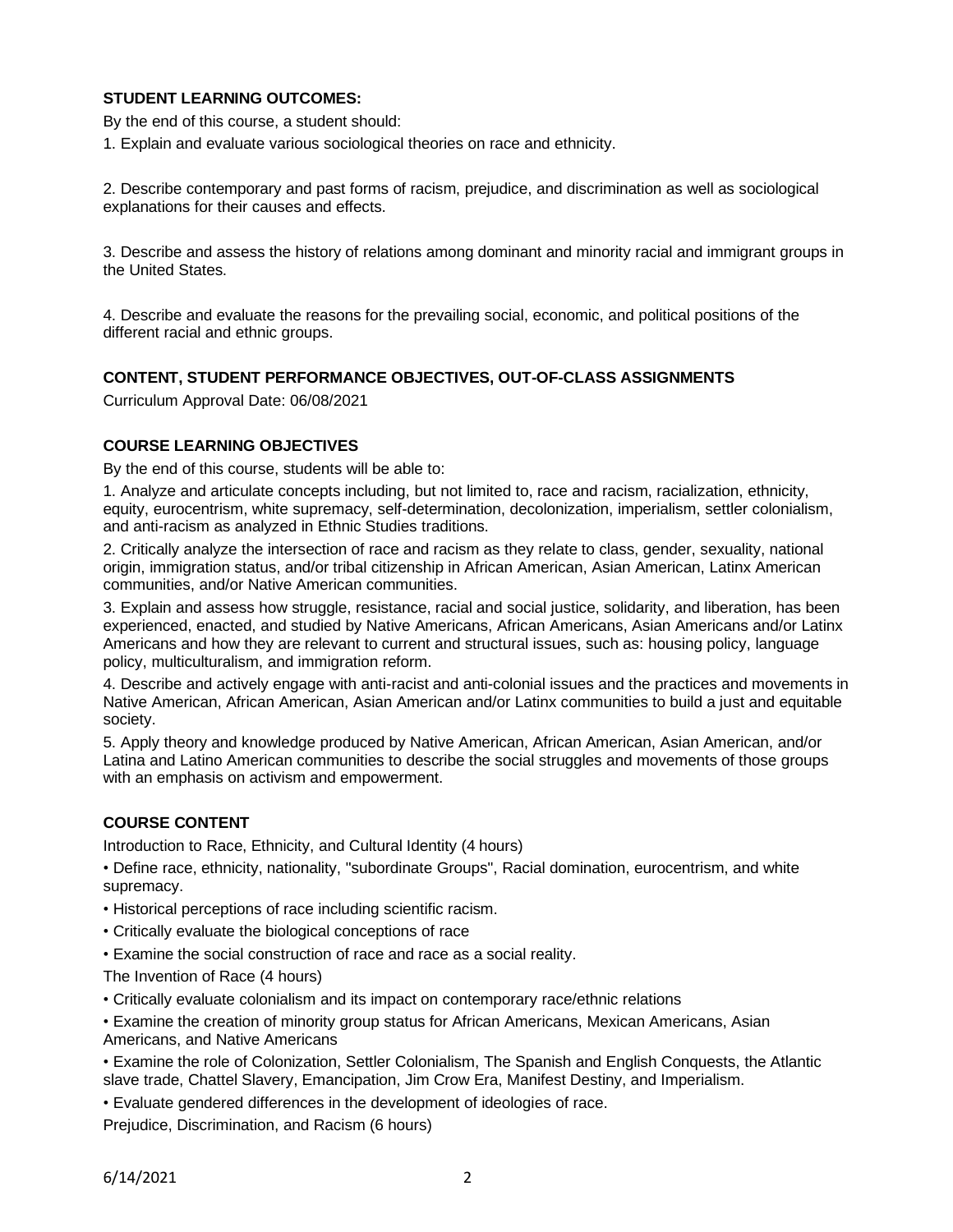- Distinguish between prejudice, discrimination, institutional discrimination, and racism.
- Examine systems of privilege, white privilege, intersectionality, and the matrix of domination.
- Examine major sociological theories of prejudice, racism, and discrimination.
- Examine forms of individual and systemic racism.

• Critically examine color-blind ideology and its social and political functions, including Bonilla-Silva•s Racialized Systems Approach

- Critically examine modern and historical forms of discrimination
- Critique concept of a post racial society

• Examine what it means to be anti-racist from the perspective of African American, Asian America, Latinx American, and/Native American groups.

How Space Gets Racialized (3 hours)

• Institutional discrimination and housing (red lining policies, subprime mortgage loans, eviction policy, racial housing covenants, sundown towns, racial violence against ethnic enclaves)

- Racialization of neighborhoods.
- Migration and Urbanization and the rise of urban ghettos
- Urban renewal and gentrification, rural and suburban racialization, Environmental racism.

• History of segregation, modern mechanisms and causes of segregation, social consequences, and solutions to combat segregation.

• How have these systems and processes affected racial/ethnic groups such as African Americans, Asian Americans, Latinx Americans, and/or Native Americans.

Immigration and the United States (4 hours)

• Examine historical waves of immigration and key immigrations policy.

• Examine shifts in immigration policy and how they targeted and restricted specific racial/ethnic groups (e.g. Chinese and Japanese exclusion, Japanese Internment in WWII, etc.)

- Examine today's foreign-born population.
- Critically evaluate why restrictionist sentiment has increased.
- Evaluate theories of assimilation, segmented assimilation, and acculturation frameworks.
- Examine contemporary immigration concerns--terrorism, the brain drain, population growth, and illegal/undocumented immigration.

Economics, Social Class, and Occupations (4 hours)

- Discuss historic economic policy and the role of race and racism in implementation.
- New Deal, GI Bill, Affirmative Action, Welfare Reform (TANF)

• How industrialization, decline of manufacturing, and other economic shifts differentially impacted various racial/ethnic groups such as African Americans, Asian Americans, Latinx Americans, and/or Native Americans.

• Describe and critically analyze the role that social class plays in communities' ability to challenge institutional barriers.

• Examine extent and causes of income and wealth disparities among African Americans, Asian Americans, European Americans, Latinx Americans, and/or Native Americans Examine the extent of poverty, explanations for why poverty exists, poverty programs, and how race and ethnicity is connected.

• Compare and contrast the various treaties and contracts signed by Native American tribes, critically examine reservation life and federal reservation policies, and analyze economic conditions of Native American tribes today.

• Examine Labor market dynamics, including unemployment, underemployment, and labor force participation.

• Theories connecting shifts in the labor market with historic and current racialized responses.

• Examine racial discrimination in the labor market and how it may differ or is experienced by African Americans, Asian Americans, European Americans, Latinx Americans, and/or Native Americans. Gender and Sexuality (4 hours)

• Critically evaluate the effects of gender roles

• Explain and critically evaluate the feminist movement.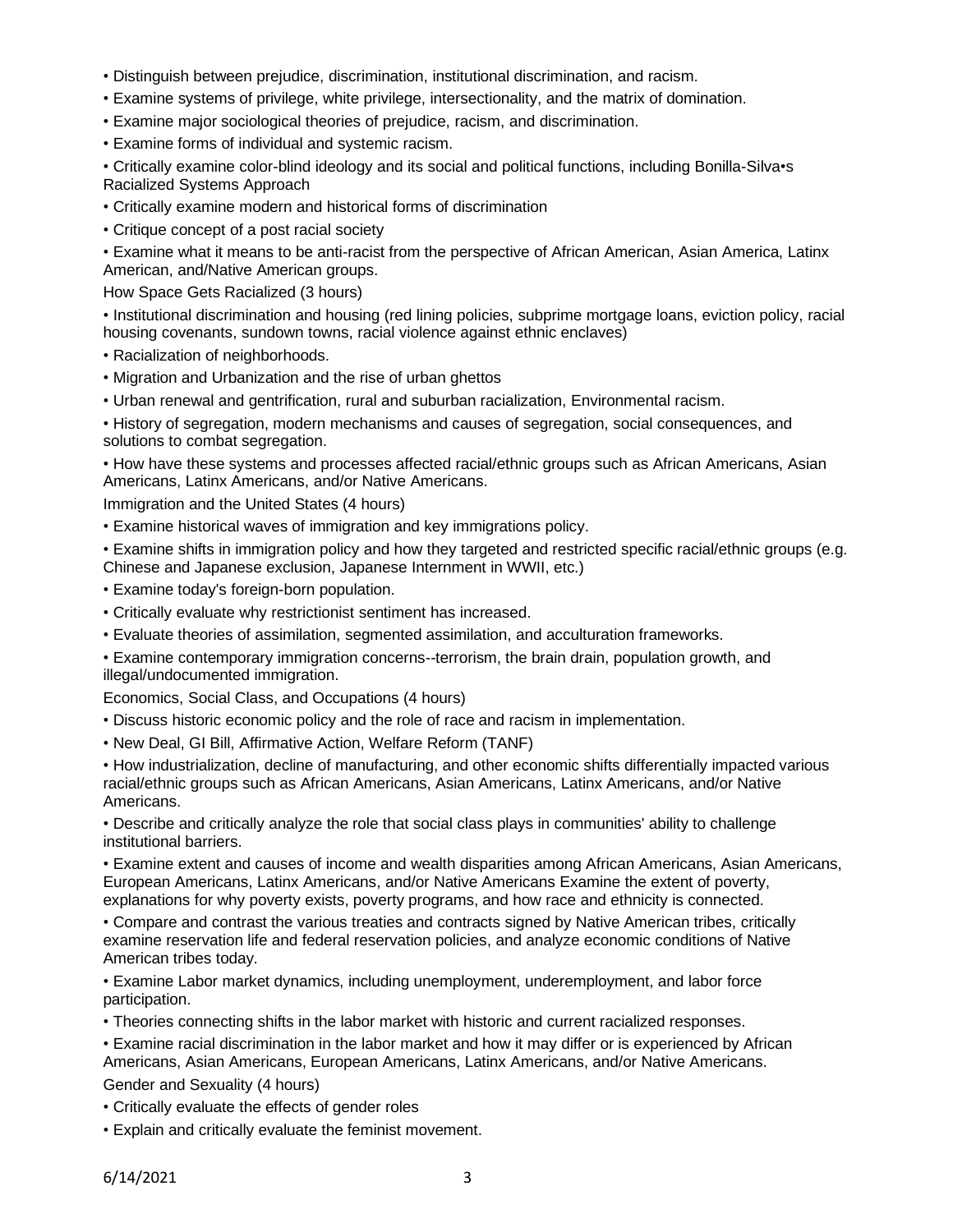• Critically appraise intersections of race and gender in terms of gender roles and expectations, as well as social and economic issues and outcomes in contemporary America and how these may operate or be experienced differently by African Americans, Asian Americans, European Americans, Latinx Americans, and/or Native Americans.

• Assess various ways that gender/sexuality orientations intersect with race and class barriers.

• Describe contributions that gay, lesbian and transgender groups have made in challenging stereotypes. Family Life (3 hours)

• Examine shifts in family formation from Colonial America, Slavery, Reconstruction, to modern era.

• Examine family dynamics among various racial ethnic groups in America, including African Americans, Asian Americans, European Americans, Latinx Americans, and/or Native Americans.

• Discuss history and trends in interracial marriage, marriage rates, divorce, non-marital birth, single parenthood, etc. and connect to racial policy.

• Self and racial Identity Formation

Crime & Punishment (4 hours)

• Examine history and rise of the American prison system (Pennsylvania system, Auburn Prison, Lynch mobs, prison labor, convict leasing)

• Examine Hate crimes, racialized violence and the development and impact of racialized mass incarceration.

• Analyze racial disparities in the justice system (law and order justice, sentencing disparities, biased policing practices, militarization of police, prosecutorial discretion, jury selection, plea bargaining and bail, criminalization of racial minority youth, gang injunctions, racialized views of terrorism)

Education (3 hours)

• Examine racialized access to education.

• Examine Separate but Equal schooling (From Plessy v. Fergusson to Brown v. Board), bussing, residential segregation, school funding policy and how these policies affected African American populations in particular.

• Analyze history and legacy of Indian Boarding Schools and child removal policies and how these policies affected Native American populations.

• Examine curriculum development, normalizations and centering of Whiteness in American education, controversy over ethnic studies programs and multicultural education.

• Examine education outcomes for various racial ethnic groups (African Americans, Asian Americans, European Americans, Latinx Americans, and Native Americans) and examine effects on subsequent economic outcomes, risk of poor health, and risk of incarceration (school to prison pipeline).

• Examine and critique model minority myth, stereotype threat, and oppositional cultural arguments and how this particularly affects Asian Americans.

• Examine impact of affirmative action and Title IX on education access and outcomes.

• Examine benefits of multicultural learning environments and social justice approaches to education (i.e., Chicano Movement)

Media and Aesthetics (3 hours)

• Examine racial representations in art, music, television, film, advertising, and other forms of media.

• Examine racial stereotypes and racist representations of various racial / ethnic groups (e.g., minstrelsy, human zoos, Black/Yellow/Red Face, use of racial groups as mascots)

• Examine the White aesthetic and the White Gaze in American media

• Examine conceptions of high and low art forms and how they are racially coded.

• Examine cultural appropriation, racist appropriation, and antiracist appropriation.

• Apply critical race theory to American Media.

Health and Health Disparities (3 hours)

• Examine health outcomes and health disparities among racial ethnic groups (African Americans, Asian Americans, European Americans, Latinx Americans, and/or Native Americans) in the United States.

• Examine roots of these health disparities and the history of racist medical experiments and practices (i.e., Tuskegee Study).

• Examine access to health care and discrimination in medicine.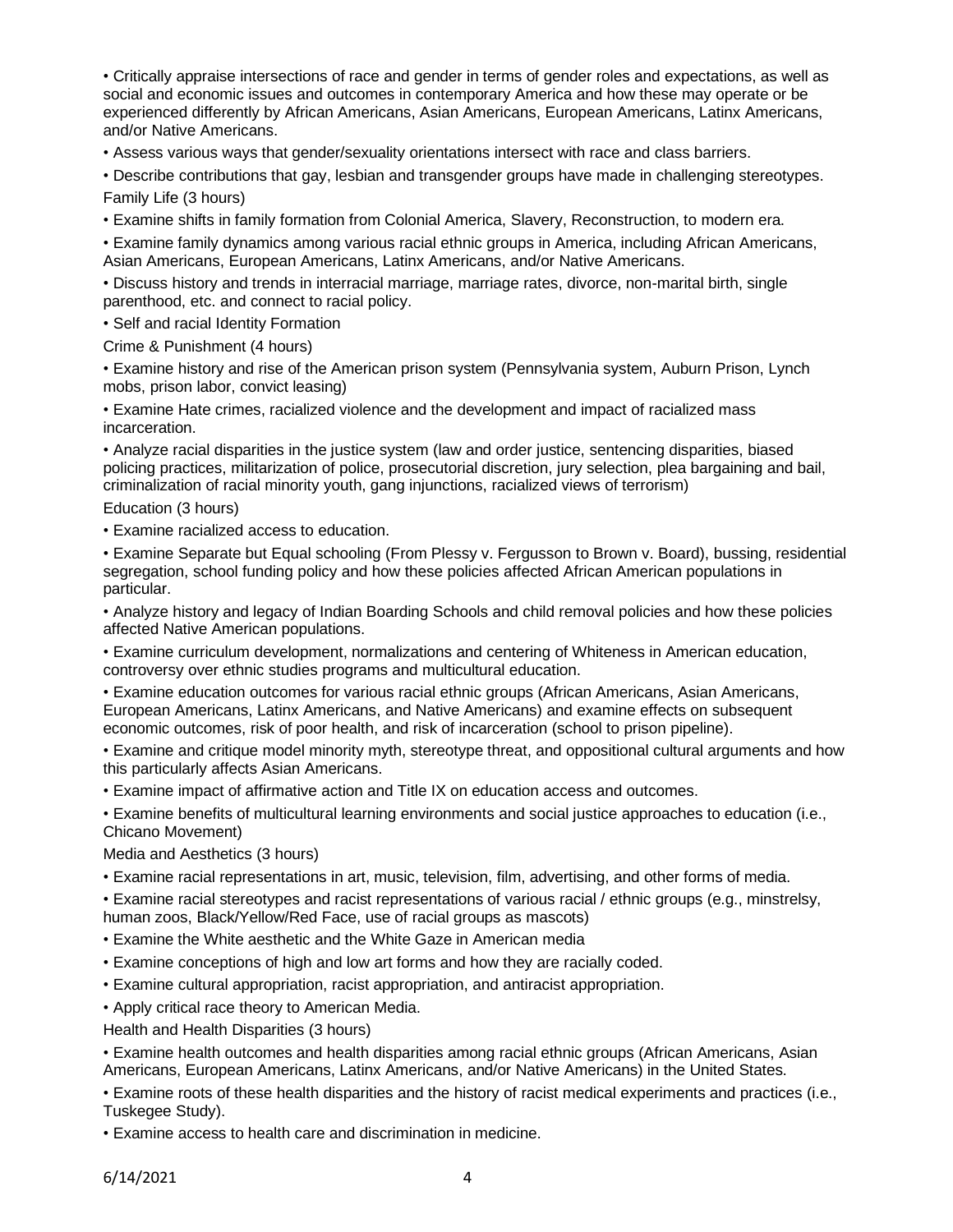Politics & Associations (3 hours)

• Examine the Black Civil Rights Movement, the Chicano Movement, the Native American Rights Movement, and the Asian American Rights Movement

- Examine the Voting Rights Act and the legacy
- Examine voting patterns, voter suppression, and fight for equality in representation.
- Examine rise of White Power Movement and Racial Separatist Groups
- Examine Organized Hate groups, nationalist groups, and responses.

Toward a Racial Democracy (4 hours)

• Examine ideas of racial democracy.

• Examine individual, interactional, and institutional levels of change, as well as collective action, resistance, and movements for racial justice particularly those of African Americans, Asian Americans, Latinx Americans, and/or Native Americans.

• Explore ways to achieve racial justice, decolonization, liberation, and foster anti-racism and selfdetermination.

Final Exam (2 hours)

### **METHODS OF INSTRUCTION:**

The course may include the following: lecture, discussion, small group work on conceptual problems, field work, guest speakers, and film and video presentations.

## **OUT OF CLASS ASSIGNMENTS:**

Required Outside Hours: 50 Assignment Description: Assigned Readings Required Outside Hours: 58 Assignment Description: Written Assignments

#### **METHODS OF EVALUATION:**

Writing assignments Percent of total grade: 50.00 % Written homework; Reading reports; Essay exams; Term papers Problem-solving assignments Percent of total grade: 20.00 % Group projects, assignments, etc. Objective examinations Percent of total grade: 30.00 % Multiple choice, short answer, and/or essay